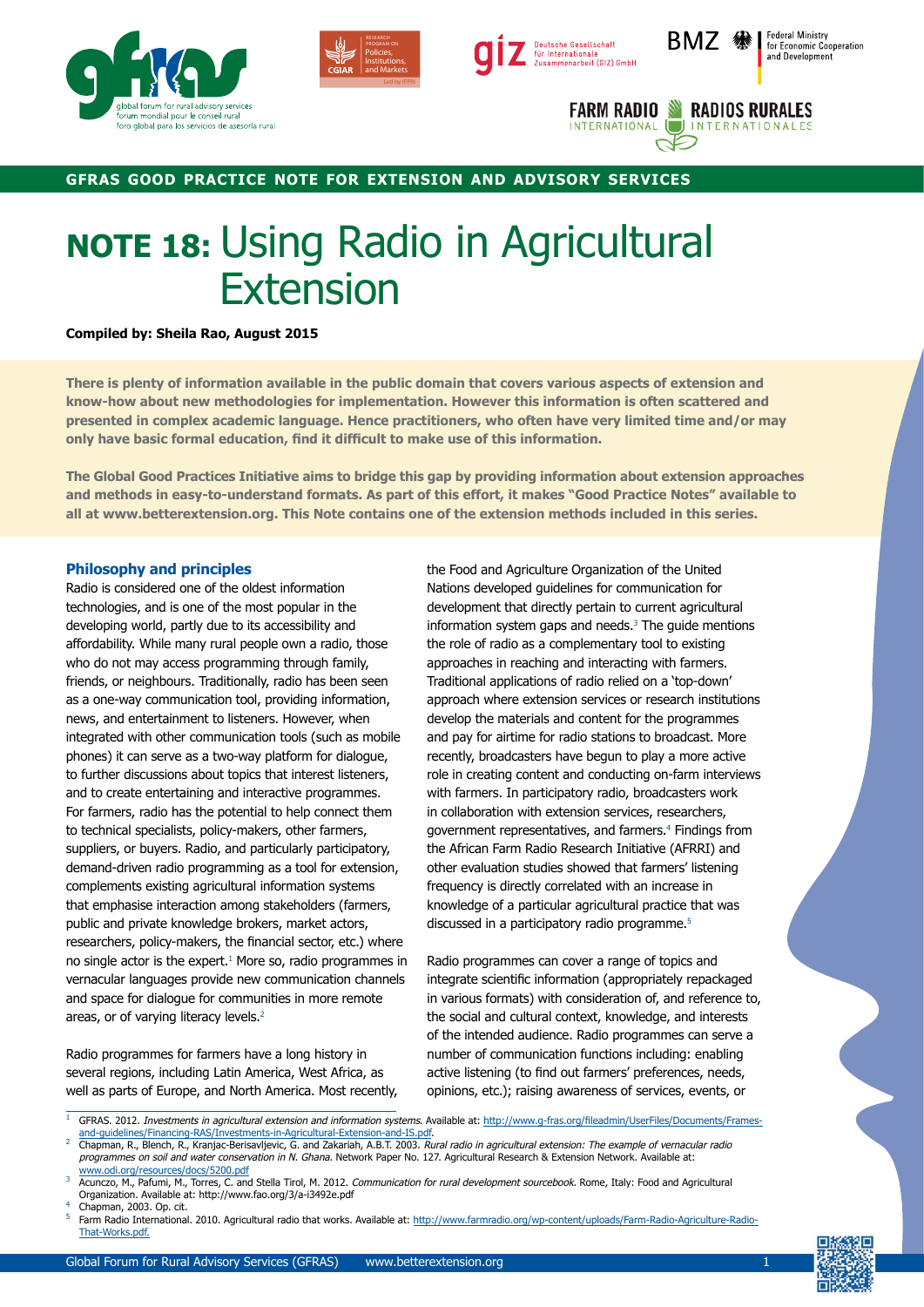programmes; disseminating information and facilitating discussion about the information; hosting campaigns on behaviour change topics (disease prevention or adoption of a new variety); and initiating networking between farmers.

## **Implementation**

With the right support, including an enabling governing structure, thoughtful and inclusive design processes, and relevant and appropriate use of technology, radio has the potential to enhance existing extension services, and to integrate both public and private sector partners in an effective response to the communication needs of farming families.

Despite these opportunities, radio is still, in practice, often considered part of the dissemination plan rather than an integral component of the extension service. The challenge is packaging information into good quality radio programmes. With more training, broadcasters can help other agricultural development actors to communicate effectively and accurately with farmers.

There are several factors to consider when implementing radio as part of an extension service.

#### Radio broadcasters and their affiliated stations are partners

in extension services: It is critical to identify effective criteria for selecting radio stations to partner with, to ensure that the radio programmes are well received and trusted by the listeners. Community, private, or public stations can all be considered, depending on the targeted reach, scale, and resource availability of the particular extension service. Community stations offer local, contextualised programming, while private stations are often better resourced and could offer more interactive, technologically driven programmes. Stations that broadcast nationally offer broader topics of discussion such as agricultural policy, and local and international market information.

Design of radio programmes: The participatory design process is inclusive and involves multi-stakeholder engagement. It can also be directive, where communication specialists, together with extension and agricultural scientists work together to develop the content before testing it with the targeted audience. Conducting initial audience assessment on preferred formats, timing, and information needs will help to shape the programme around farmer needs. The design process should also consider the involvement of appropriate 'knowledge brokers' (researchers, extension staff, private sector agents, farmers, etc.). Researchers provide new findings or proven technologies that support greater productivity and gains for farmers. Private sector agents provide avenues for farmers to connect with certain markets (local, regional, international). Extension staff often connect with government agencies and non-government organisations (NGOs).

The interactive component will need to consider both the listeners and the station to ensure that there is a consistent and timely feedback system in place. In some cases, it

might be useful to facilitate the creation of listenership strategies; through programme sharing (recording and sharing copies of programmes), group listening (sourced from existing farmer organisations), or training on use of smart phones to help with connecting to radio programmes directly.

Broadcasting programmes: Timing, duration, and schedules of the programmes require careful consideration when planning with extension. Certain time slots are better for farmers, such as evenings or weekends, when they are home and have finished all other work. Women may prefer pre-recorded programmes or opportunities to listen as a group if they have no access to a radio at home. Monitoring and evaluation of radio requires ongoing qualitative and quantitative data collection and analysis in order to capture both the intended and unintended consequences of participatory, demand-driven radio extension services.

## **Capacities required**

There are several areas of capacity that require support for radio to be used to its full potential. First, radio stations vary in their infrastructure, and the kinds of equipment, training, and support available that will enable them to work with farmers or through other advisory services. Assessments of needs and procurement of the right equipment might be necessary. Broadcasters may appreciate low-cost recorders such as mp3 players to help them produce programmes in the field. Second, radio station staff will need to develop particular skills to work directly with extension services and address the needs of farmers. These skills include the technical use of phones to call listeners or receive calls from listeners, using voice-based systems; gaining knowledge about agricultural practices; and having the people skills necessary to bridge the gap between specialist-level knowledge and the grassroots rural vocabularies of their listening publics. Rural communities may also need training on how to use phones to call and receive calls, or record messages for the radio stations. Farm Radio International used its experience over the last 10 years to develop a tool called VOICE, which enables radio stations to consider key factors, such as consistency, relevance, and convenience that can help them to develop high quality programmes for farmers (Figure 1). With training, and in collaboration with other agricultural actors, radio broadcasters can play an active role in extension, beyond simply facilitating information sharing.<sup>6</sup>

## **Costs**

The costs vary of involving radio programmes and radio stations as partners in agricultural extension programmes. Many programmes try to include radio primarily as a dissemination tool, and pay for airtime. This can be expensive if the broadcasting coverage is nationwide. Community stations, with localised coverage, may not charge as much for airtime. Training, technical capacity, and knowledge sharing also have cost considerations. These activities can be conducted through face-to-face meetings, facilitated remotely, or as blended face-to-face and technologically facilitated activities, each method having its

Gilberds, H. and Myers, M. 2012. Radio, ICT convergence and knowledge brokerage: lessons from sub-Saharan Africa. IDS Bulletin, 43(5): 76-83.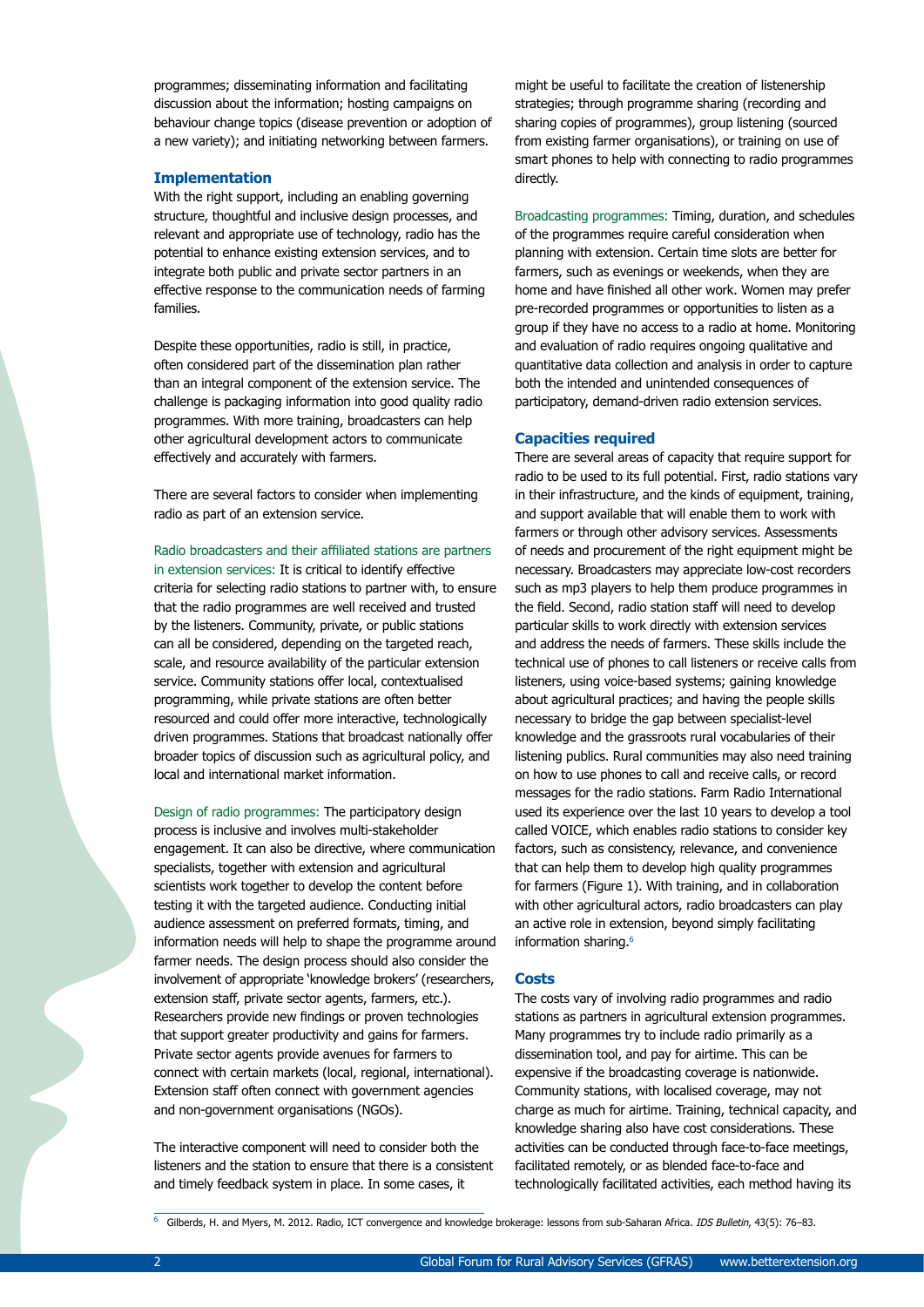# **FARM RADIO** INTERNATIONAL

**VOICE standards** for effective farmer radio programming

## **VALUE**

The program values small-scale farmers, both women and men. It respects farmers for their hard work producing nutritious food for their families and the markets, often in the face of major challenges

## **OPPORTUNITY**

**INFORMATION** 

The program provides farmers with the opportunity to speak and be heard on all matters. It encourages small organize to act on them. It holds to account those with a duty to hear farmers and serve their need:



## **CONSISTENT/CONVENIENT**

The program provides farmers with the information<br>they need, when they need it. Farmers require spe<br>information and they need it in time to act on it.

The program is consistent and convenient. It is broadcast at least weekly, at a time when women and men farmers can listen

## **ENTERTAINING**

The program is entertaining and memorable. It appeals to<br>the interests and tastes of a wide range of local farmers. Complicated material is presented in a way that helps



## **Figure 1. VOICE standards for effective farmer radio programming**

own cost implications. Overall, the cost per farmer for using radio as part of an extension service (where one community radio station can reach as many as 200,000 households) is significantly lower than other strategies such as regular site visits, use of printed media, and facilitating regular and ongoing engagement with many communities. For example, in Ethiopia, a four-month radio programme on teff (a staple crop in Ethiopia), which reached four regions cost just US\$0.38/farmer.7 Community stations can be established for as little as US\$20,000 (including costs of equipment, permits, and other essentials).

## **Strengths and weaknesses**

Radio provides an open, two-way dialogue that is inclusive, accessible, and affordable. It has the potential to reach

vulnerable and resource-poor communities, while also establishing a feedback and monitoring system through the use of other technologies. It provides an opportunity for information and resource provision at a large scale; yet can also be available in local languages.

There may be considerable variability in the capacities of radio stations to work closely with extension and other agricultural development actors. Many community stations may not have the means to sustain the programme beyond initial project duration or funding cycle. Commercial stations may not be trained in using the appropriate language for a farming audience. It certainly does not replace face-to-face interaction and is almost always more effective when it is a component of a larger extension and communications strategy.

## **Best-fit considerations**

Radio works as an effective extension tool when it is part of a broader communication strategy for farmers, and when radio broadcasters participate in the design and production of the content, together with specialists and extension staff. In particular the following are key considerations:

- Target group (e.g women, young people): For women farmers, radio on demand approaches may be effective, in that they can choose when to listen to the programmes each week through pre-recorded mp3 versions delivered to women's groups. Some groups may be able to purchase radio sets. Young listeners may be motivated by interactivity and integration of smartphone use. For instance using text messages, voice messaging, or beep-to-vote messages (see www.farmradio.org) may facilitate their participation. Other disadvantaged groups could be given certain listening and interactive tools, such as solar powered radios or mobile phone airtime in exchange for their input into the programmes and dialogue.
- Type of agricultural innovation: Different radio formats cater to different innovations. Targeted radio campaigns that aim to better inform farmers' decision-making processes can support the adoption of new crop varieties, biofortified crops, or new labour techniques. Broader, more complex issues such as climate-related impacts, marketing, linking different actors in the value chain (such as buyers, sellers, processers, and transporters), nutrition, and maternal health related challenges require further discussion and a variety of formats that will facilitate key actors in each area to connect through radio and extension dialogue. Radio can help with a more integrated approach to assisting rural, agricultural-based communities, and where face-to-face extension is limited.
- Ecological setting: Some mountainous landscapes block certain radio signals and could therefore be difficult to reach using national radio stations. However, this is becoming less of a problem due to continued installation of radio towers in rural and remote areas. Some countries offer internet-based radio stations that do not rely on the radio tower infrastructure to broadcast.
- Institutional setting: Commercial, public, or community radio stations all provide various benefits to existing and

Farm Radio International. 2014. Radio for Ethiopian smallholder staples development. Outcome Evaluation Report submitted to the Bill and Melinda Gates Foundation, Ottawa.